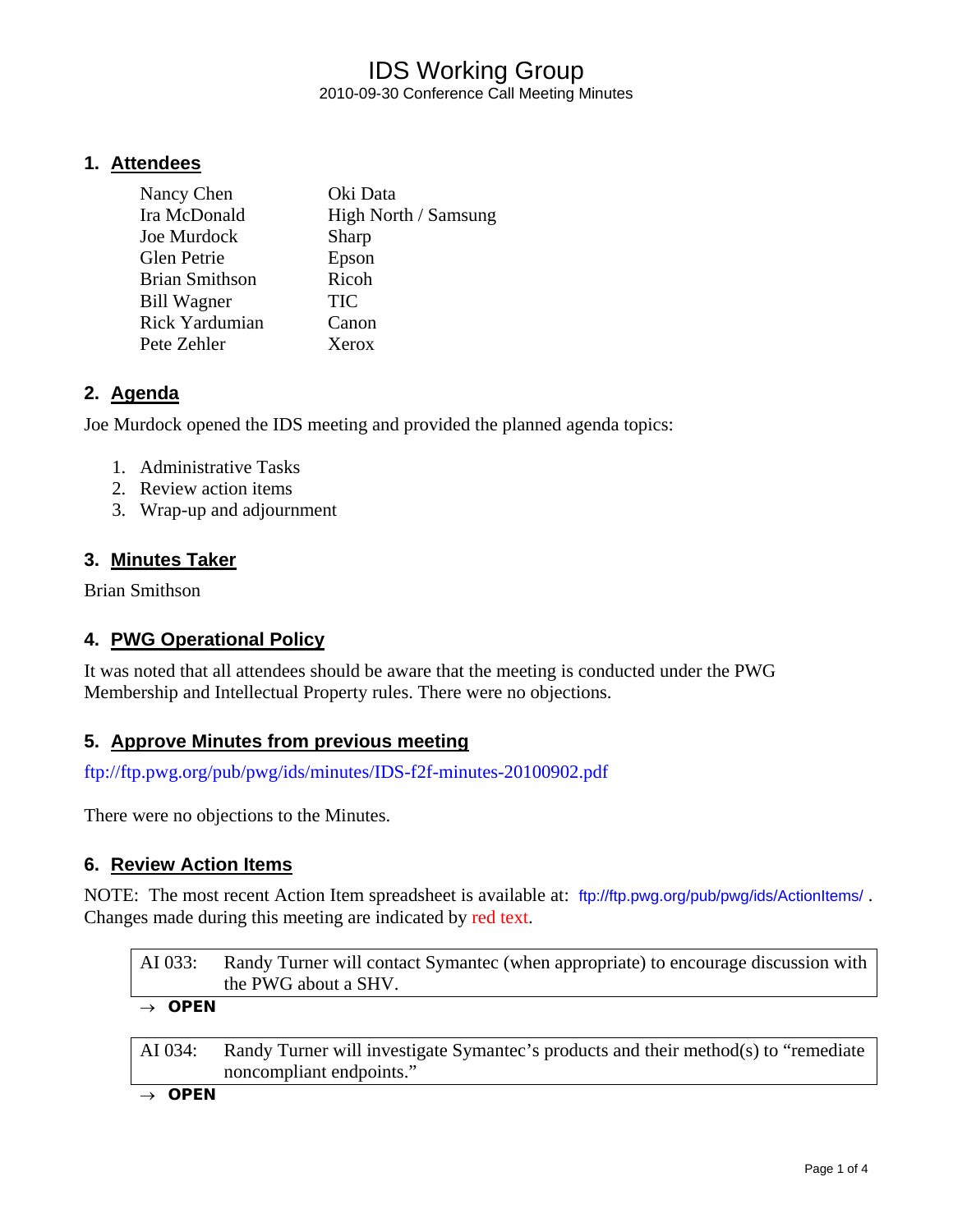## IDS Working Group

2010-09-30 Conference Call Meeting Minutes

| AI 044: (For NEA Binding) Recast the NEA Binding document as a TCG TNC Binding |
|--------------------------------------------------------------------------------|
| document.                                                                      |

#### → *OPEN, assigned to Randy Turner*

Since this has been an open item for a long time, we are looking for a new primary author to replace Randy, and possibly co-author. Jerry Thrasher has been a co-author; Brian Smithson might be a possible new co-author.

AI 053: Do a brief overview and link to the market rationale for discussion/comment by MPSA (Jim Fitzpatrick)

#### → *OPEN, Joe Murdock and Bill Wagner*

AI 058: Create a first draft SCCM binding spec based on the NAP binding spec

→ *ON HOLD, Joe Murdock and Ira McDonald* 

Due to priorities, this activity is put on hold.

- AI 060: First draft of potential resource predicate values
- → *OPEN, Joe Murdock*
- AI 061: Change the firmware patches list order from reverse to normal in both HCD-ATR and HCD-NAP
- → *COMPLETE, Joe Murdock*

AI 062: Add Natural Language to the conformance list in HCD-ATR section 6

→ *COMPLETE, Joe Murdock* 

AI 063: Add the plan to a new section of the PWG wiki

→ *PARTIAL, Bill Wagner* 

Intro page has been done, but not linked to main page. Will add plan and then link it to the main page.

#### **7. Document reviews**

#### **7.1 Attributes document**

• Patch levels order has been reversed (firmware patches and application patches).

No comments or objections, changes accepted.

#### **7.2 NAP Binding document**

Patch levels order has been reversed (firmware patches and application patches).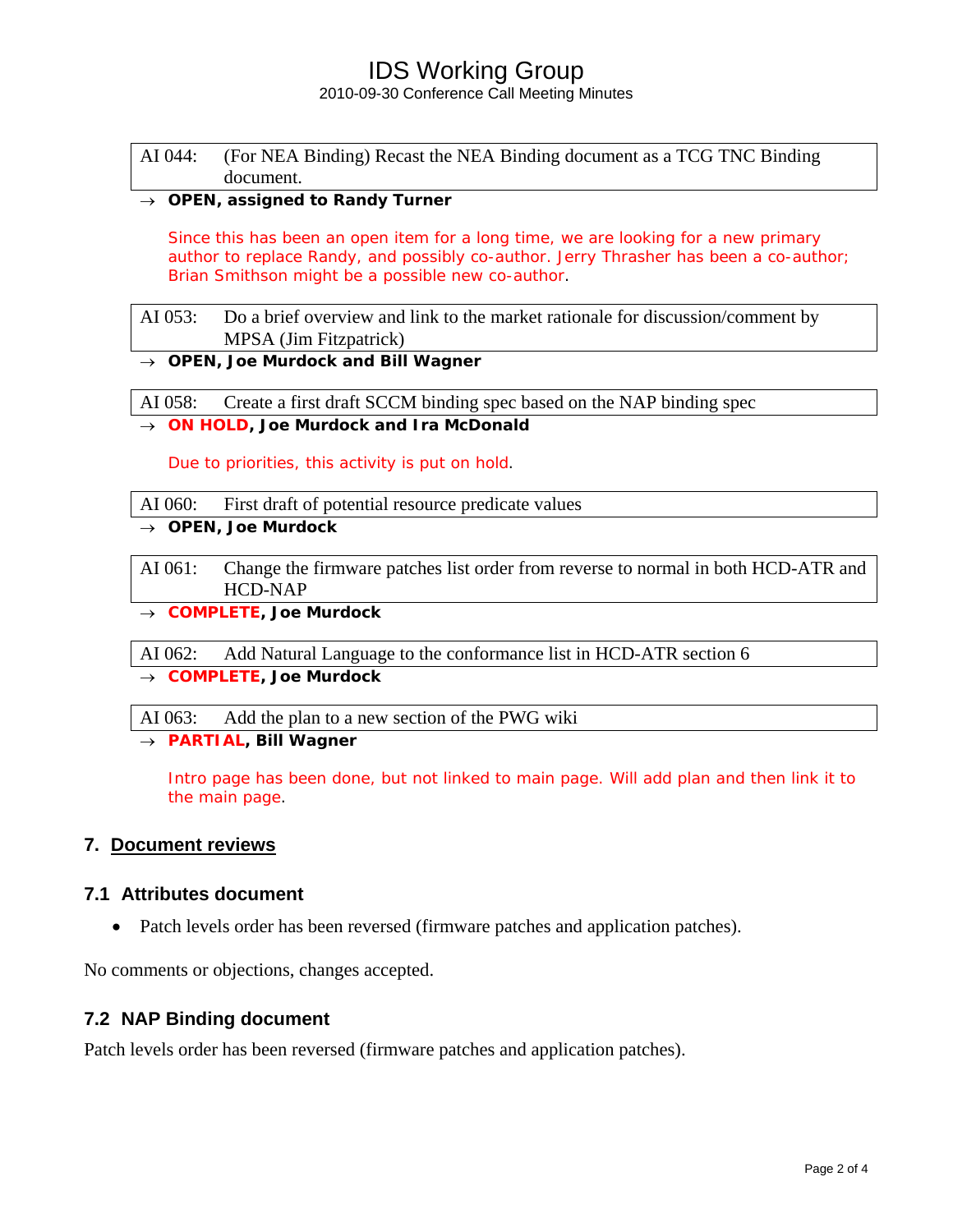# IDS Working Group

2010-09-30 Conference Call Meeting Minutes

#### **7.3 Remediation specification**

- Ira noted that "Status: Draft" is not correct, it should be "Interim Draft".
- Terminology section has been emptied out but left in since we may need it later. Ira suggested that we also leave "Conformance Terminology" in.
- URL changed to URI. Need to change "Locator" to "Identifier" (line 311).
- Update process requirements have been changed in 3.1.1. Ira suggests that we specify that it is an atomic operation – it succeeds totally or it restores totally.
- Added Attributes document to references. Ira noted that it should be Normative. Brian noted that the reference identifier should be [HCD\_ATR].
- Other miscellaneous wording changes based on previous comments.

No other comments or objections, changes accepted. We will review an updated version at the F2F.

#### **8. Authentication framework issues**

The IPP WG has been looking to IDS for progress on an authentication framework. IDS had previously decided not to define a new framework. Now it looks like a good idea to specify some of those existing frameworks for authentication and for authorization, e.g. WS-Security, SAML, XACML, …

Joe suggested that we raise the priority of this item to be higher than logging, remediation, and SCCM binding. Both IPP and Cloud are waiting for this.

Joe had a draft outline that we reviewed. Brian suggested that we add "identification" wherever we have "authentication" and "authorization". Joe will clean it up further for review at the F2F. A new action item was added for this.

#### **9. Summary of New Action Items and Open Issues**

#### **9.1 New action items**

AI 064: Outline an overview of IA&A → *OPEN, Joe Murdock* 

**9.2 New issues** 

No new issues.

#### **9.3 Old issues**

- 1. How are administrators notified of remediation issues? Does the HCD ever initiate a notification, or is it always the remediation server that initiates notification? Does this same issue apply to policy servers?
- 2. What is a "fatal" error? Under what circumstances (if any) do we require the HCD to be shut down?